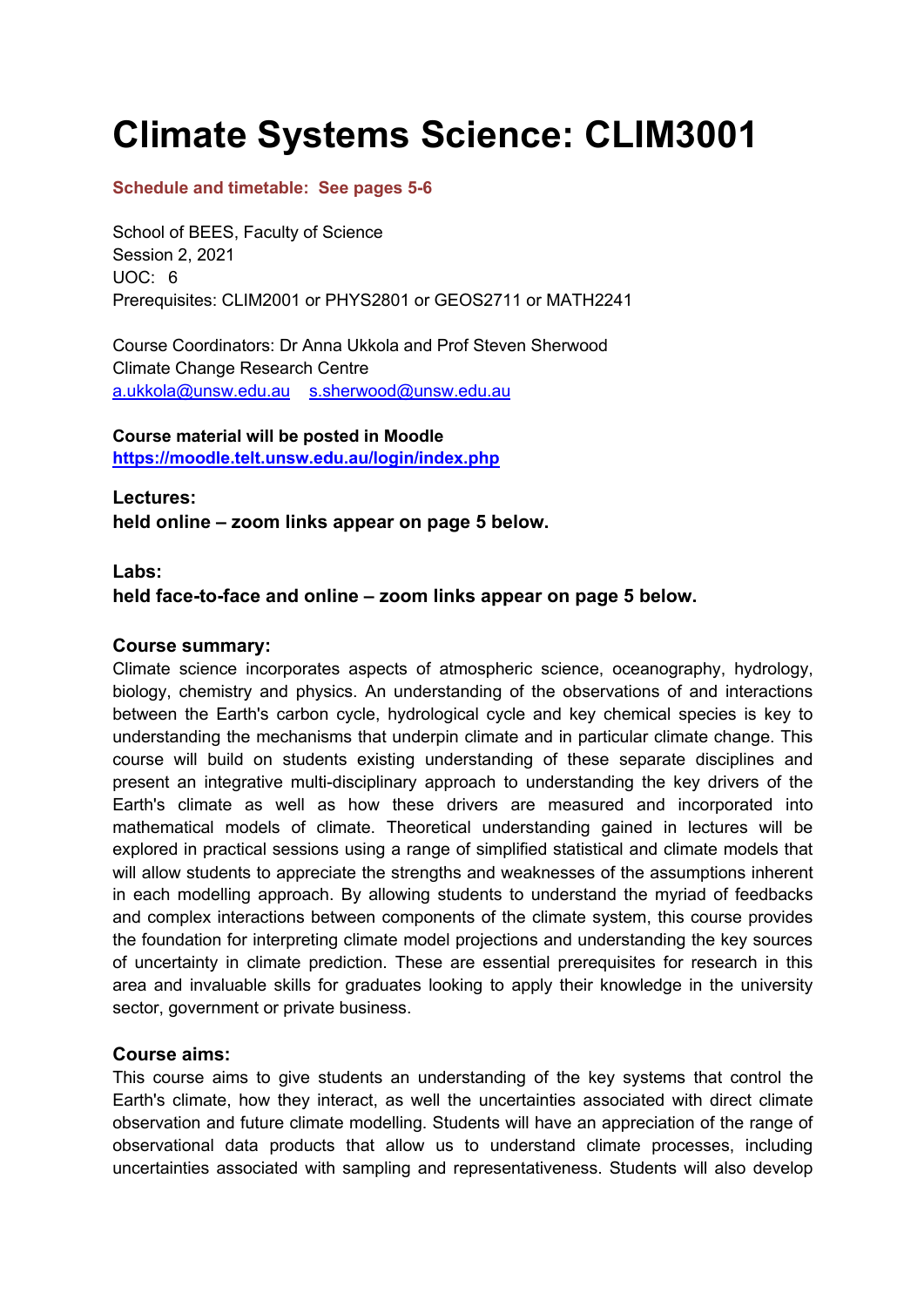an understanding of how climate models are built, executed and evaluated against observations. Through this, students will gain the skills required to critically interpret climate model projections and understand key aspects of the uncertainties associated with those projections.

### **Student learning outcomes:**

Learning outcomes are the skills and capabilities we hope this course will help you to attain i.e. what we have in mind while we're teaching. They include the ability to:

- 1. Identify the limits of inference for a given observed climate data product e.g. spatial or temporal scales, sampling uncertainty and representativeness, or noise levels.
- 2. Describe primary pathways of the carbon cycle, including photosynthesis, autotrophic and heterotrophic respiration and ocean solubility, as well as the conditions that enhance or restrict them and climate feedback mechanisms that may affect these.
- 3. Detail a range of key climate feedback mechanisms, as well as how these are likely to have affected the Earth's palaeoclimate.
- 4. Identify common representations of atmospheric, oceanic and terrestrial processes within current generation state-of-the-art climate models.
- 5. Identify aspects of future climate projections that deserve higher or lower confidence and recognise the sources of uncertainty in such projections including downscaling techniques.
- 6. Perform experiments using simple and complex models of the climate system and present results

#### **Reading material**

"Introduction to Climate Dynamics and Climate Modelling". By Goosse H., P.Y. Barriat, W. Lefebvre, M.F. Loutre and V. Zunz. Online textbook available at http://www.climate.be/textbook/. Further reading material may be prescribed for each week on Moodle, predominantly from online material. Please check Moodle regularly as updates to the reading list may be posted throughout the course.

There is a list of useful general references below. http://www.ipcc.ch/publications\_and\_data/ar4/wg1/en/contents.html https://www.publish.csiro.au/book/6558/ https://www.science.org.au/files/userfiles/learning/documents/climate-change-r.pdf

**Lecture slides and recordings:** We will make lecture slides and recordings available ASAP after each lecture. Lecture slides are not intended as a comprehensive representation of material covered in lectures and therefore are in no way a substitute for lecture attendance and effective note taking. They are made available simply to help structure and supplement students' notes.

#### **Assessment**

Assessment grading is as shown in the table below. Full details of assessments, including assessment criteria submission and details of feedback, will be made available on Moodle.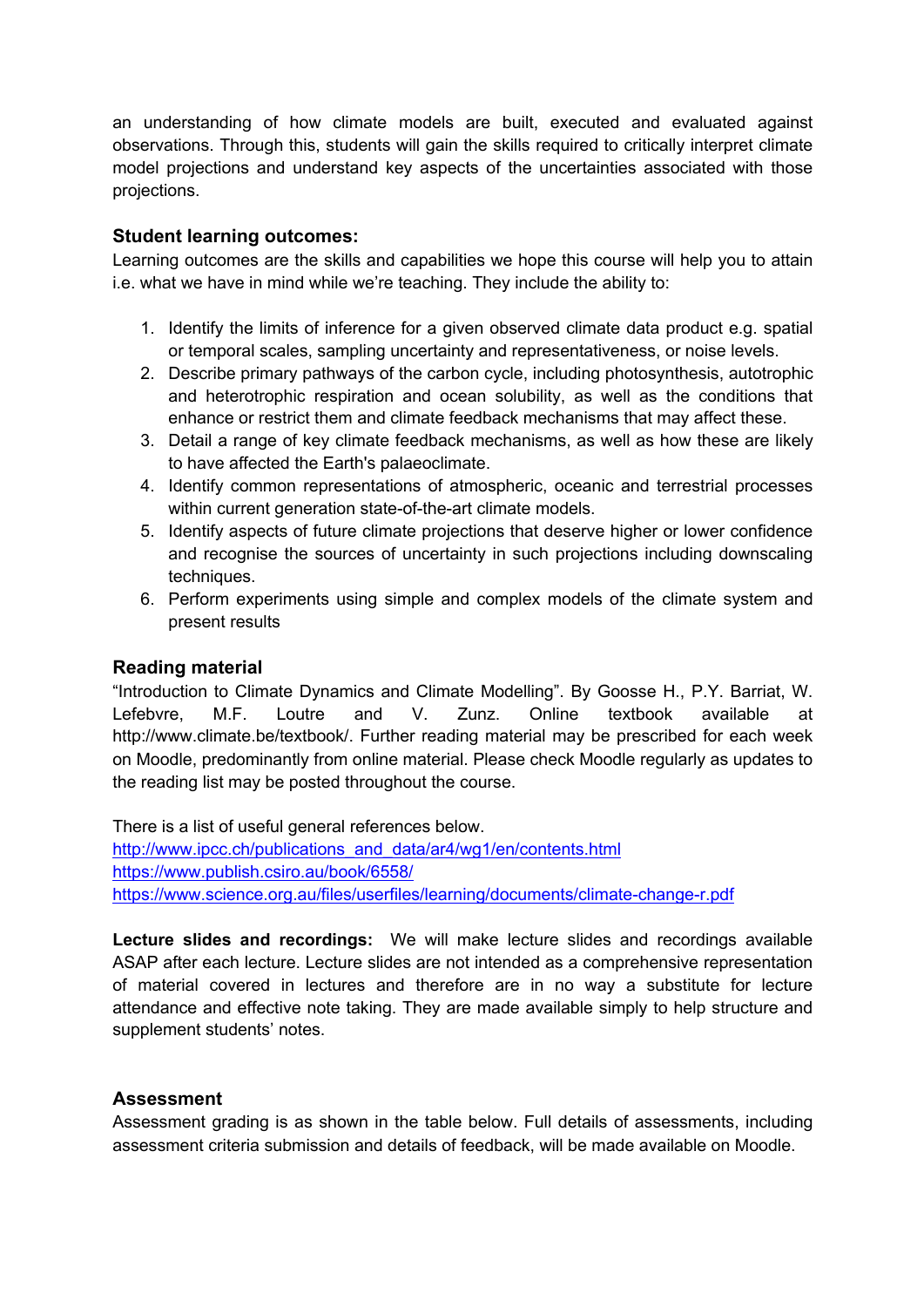| Activity                                  | Contribution |
|-------------------------------------------|--------------|
| First 7 tutorials                         | 30%          |
| Last 5 tutorials (including presentation) | 20%          |
| Final Exam                                | 50%          |

More information about the assessable tasks above:

- Tutorials will mostly be computer-based but will also include some theoretical problems. It is expected that you will not be able to complete the tutorials tests within class time and will therefore be expected to spend some additional time completing assignments outside of class time. You should hand in your tutorial assignments by the beginning of the following week's tutorial. Assignments will be marked and handed back to you by the Thursday tutorial of the following week.
- The last 4 weeks of tutorials involve learning how to run a low resolution fully coupled climate model. Each person will be given a different 'experiment' to run and in the last tutorial you will be expected to give a 10 minute presentation on the results to the rest of the class and the lecturers. You will be marked on your understanding of the problem and how you contextualise your topic and the clarity and delivery of your presentation.
- The final examination will contain short and longer answer questions, to test your ability to synthesise several aspects of the course material.

**Academic misconduct will not be tolerated in any form in this course**. Substantiated instances of cheating or plagiarism may result in a failure grade. Please investigate http://www.lc.unsw.edu.au/plagiarism/ if you are in any way unsure of what constitutes plagiarism.

# **Help**

The learning centre can offer personalised, confidential help with writing and a range of other academic skills. Contact them at http://www.lc.unsw.edu.au/student.html or call 9385 2060. UNSW Counselling offers a free and confidential service to students. Find out more at https://www.counselling.unsw.edu.au/ or call 9385 5418.

# **Equity and diversity**

Those students who have a disability that requires some adjustment in their teaching or learning environment are encouraged to discuss their study needs with the course convener prior to, or at the commencement of, their course, or with the Equity Officer (Disability) in the Equity and Diversity Unit (9385 4734 or http://www.studentequity.unsw.edu.au/content/default.cfm?ss=0). Issues to be discussed may include access to materials, signers or note-takers, the provision of services and additional exam and assessment arrangements. Early notification is essential to enable any necessary adjustments to be made.

#### **Grievance policy**

Should you wish make a complaint regarding this course, the UNSW Grievance Policy can be found at http://www.gs.unsw.edu.au/policy/documents/studentcomplaintproc.pdf and the procedure for the resolution of complaints about student experiences at the University can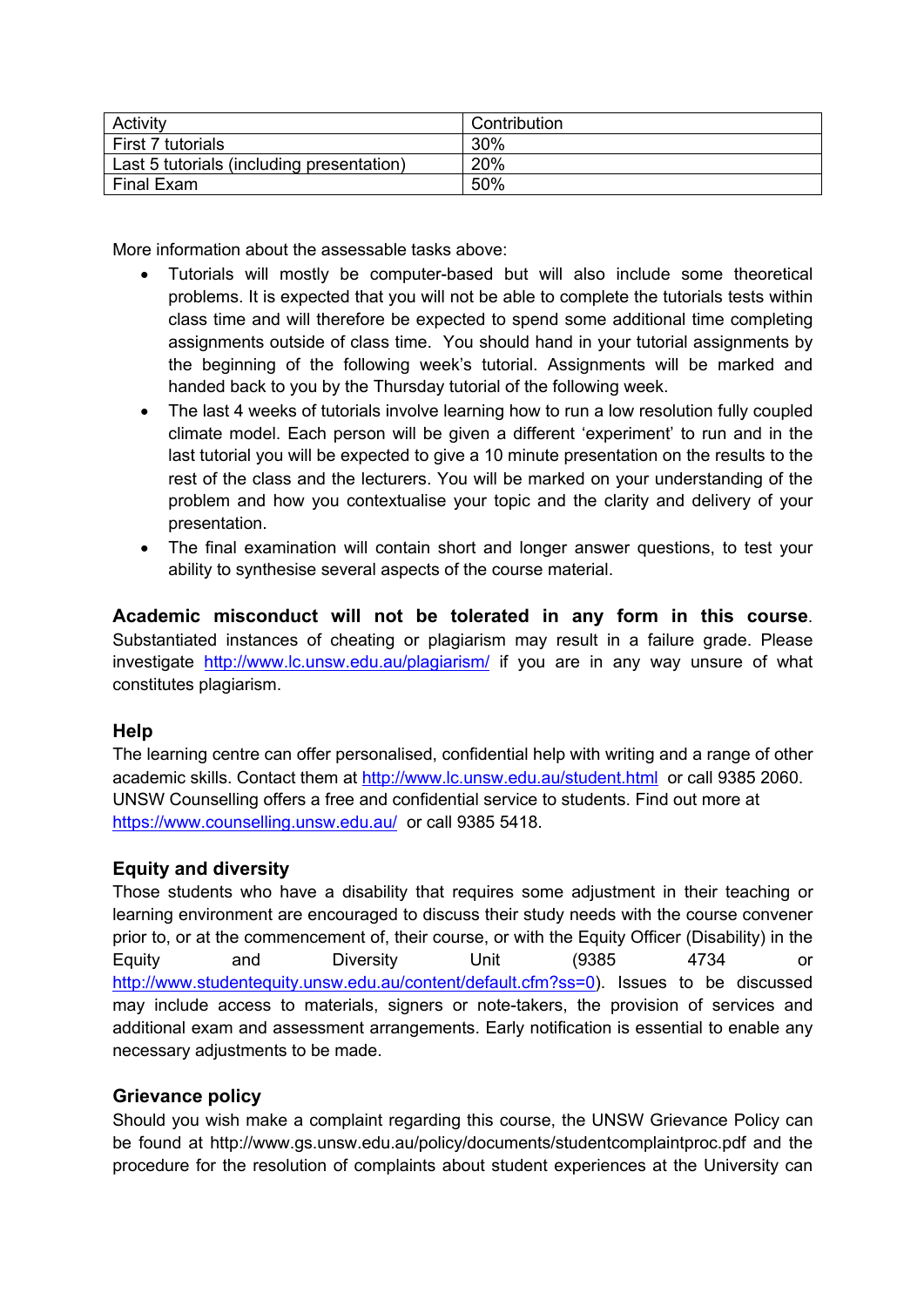be found at https://my.unsw.edu.au/student/atoz/Complaints.html. In all cases you should first try to resolve any issues with the course coordinator (contact details above). If this is unsatisfactory, you should contact the Director of the Climate Change Research Centre (Prof. Katrin Meissner K.Meissner@unsw.edu.au ). If this in turn is not satisfactory, you can contact the Associate Dean (Education). The University Counselling Services can also offer advice on any grievances (9385 5418 or counselling@unsw.edu.au).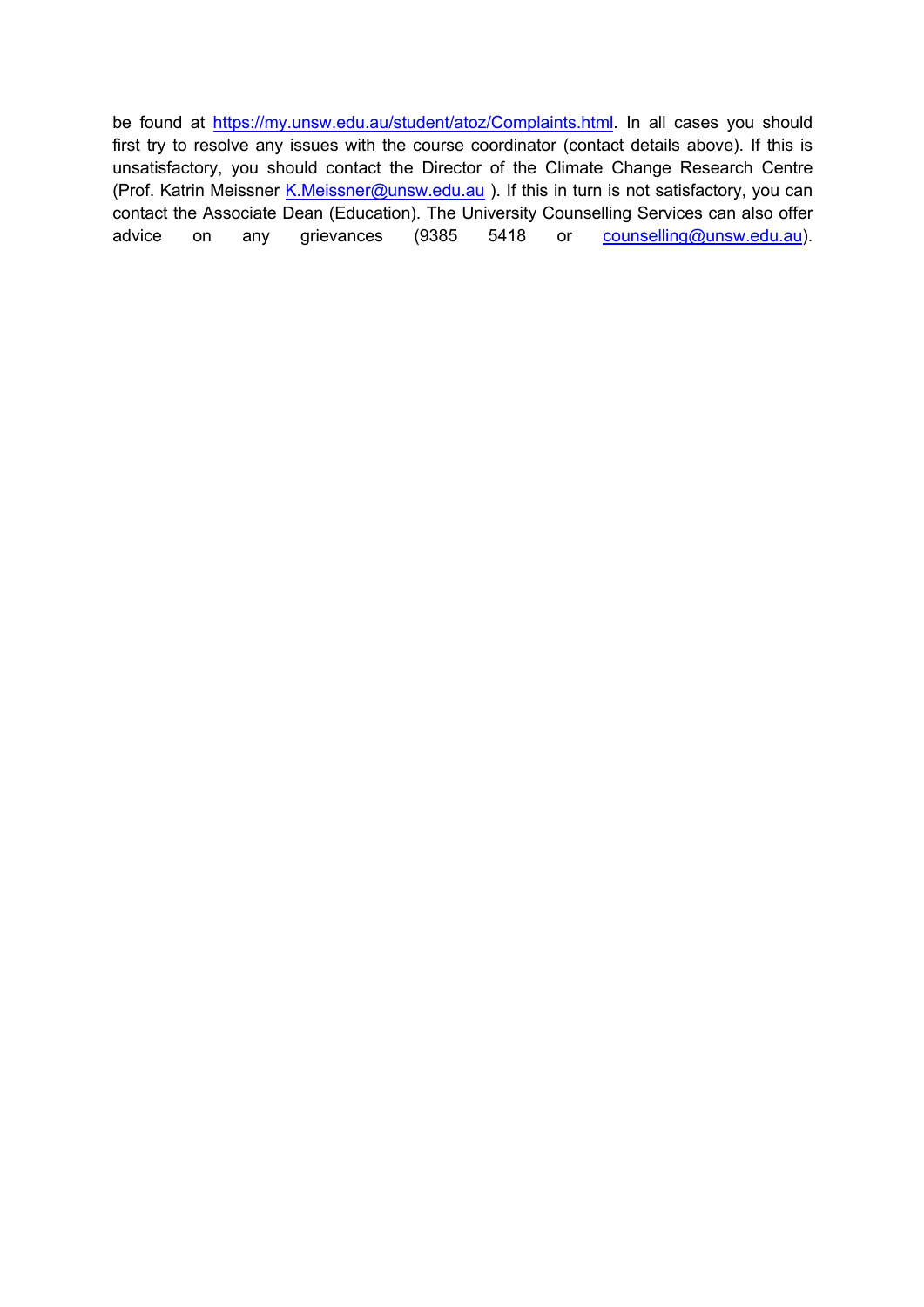# **Climate Systems Science: CLIM3001**

**CLASSES:**

**Lecture/Lab: Mondays 3:00 – 5:00pm Lectures: Tuesdays 4:00pm – 6:00pm Lecture / Lab: Thursdays 3:00pm – 5:00pm**

All **lectures** will be **online** on zoom: connect here: https://unsw.zoom.us/j/91036488322 All **labs** will be in **D26 G29 and online** on zoom: https://unsw.zoom.us/j/91036488322

|        |                                                 |                                      | Lecture / Lab Topic                                                                  |
|--------|-------------------------------------------------|--------------------------------------|--------------------------------------------------------------------------------------|
| Week 1 | Monday<br>31 <sup>st</sup> May<br>$3-5$ pm      | Anna Ukkola +<br><b>Matt England</b> | Course introduction & Ocean's Role in Climate                                        |
|        | Tuesday<br>$1st$ June<br>$4-6$ pm               | <b>Lisa Alexander</b>                | Point-based measurement systems, scaling<br>issues and statistics of climate         |
|        | Thursday<br>3rd June<br>$3-5$ pm                | <b>Lisa Alexander</b>                | In situ observations and scaling issues (lab)                                        |
| Week 2 | Monday<br>$7th$ June<br>$3-5$ pm                | <b>Laurie Menviel</b>                | Palaeoclimate, climate forcings, Milankovitch<br>theory and palaeo proxies           |
|        | Tuesday<br>8 <sup>th</sup> June<br>$4-6$ pm     | <b>Jason Evans</b>                   | Principles of remote sensing applications                                            |
|        | Thursday<br>$10th$ June<br>$3 - 5$ pm           | <b>Laurie Menviel</b>                | Palaeoclimate Ice sheets (lab)                                                       |
| Week 3 | Monday<br>14 <sup>th</sup> June<br>$3 - 5$ pm   | <b>No class</b>                      |                                                                                      |
|        | Tuesday<br>$15th$ June<br>$4-6$ pm              | <b>Veronique Lago</b>                | Planetary energy budget; radiation, fluxes                                           |
|        | Thursday<br>17 <sup>th</sup> June<br>$3 - 5$ pm | <b>Anna Ukkola</b>                   | Remote sensing (lab)                                                                 |
| Week 4 | Monday<br>21 <sup>st</sup> June<br>$3 - 5$ pm   | <b>Veronique Lago</b>                | Energy balance modelling (lab)                                                       |
|        | Tuesday<br>22 <sup>nd</sup> June<br>$4-6$ pm    | <b>Steven</b><br><b>Sherwood</b>     | Chaos and turbulence                                                                 |
|        | Thursday<br>24 <sup>th</sup> June<br>$3 - 5$ pm | <b>David</b><br><b>Hutchinson</b>    | Idealised ENSO modelling (lab)                                                       |
| Week 5 | Monday<br>28 <sup>th</sup> June<br>$3-5$ pm     | <b>No class</b>                      |                                                                                      |
|        | Tuesday<br>29 <sup>th</sup> June<br>$4-6$ pm    | <b>Nina Ridder</b>                   | The carbon cycle, ocean chemistry and<br>acidification, feedbacks and tipping points |
|        | Thursday<br>1 <sup>st</sup> July<br>$3-5$ pm    | <b>Nina Ridder</b>                   | Carbon cycle modelling (lab)                                                         |